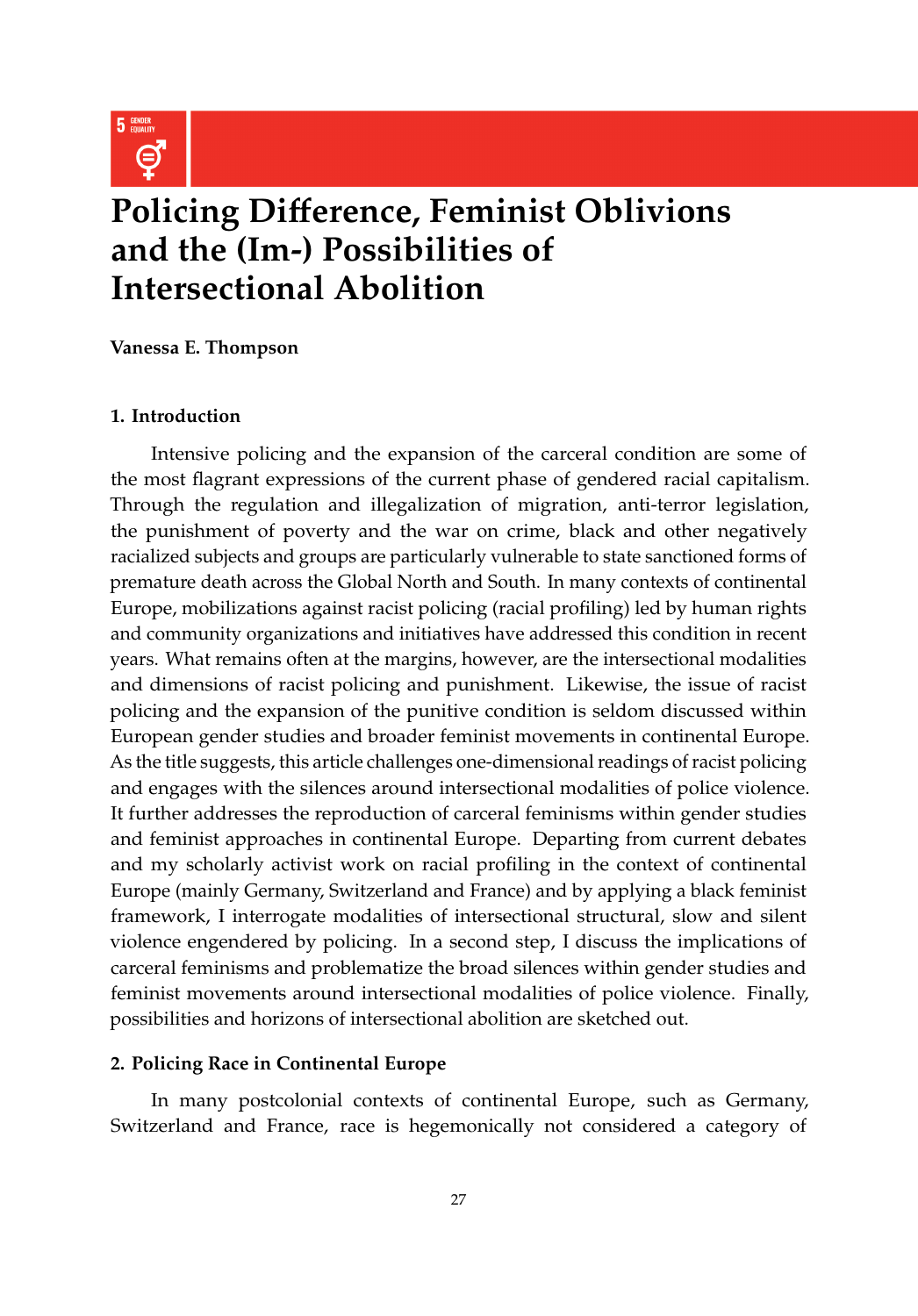structural dehumanization, exclusion, inequality and subordination. However, racism is nevertheless institutionalized and pervasive (El-Tayeb 2011; Goldberg 2006; Lentin 2008; Wekker 2016; Purtschert 2019; Michel 2015; Wa Baile et al. 2019) and impacts practices, legal regulations and norms of policing (Belina 2016; Bruce-Jones 2015, 2016; Cremer 2013; Fassin 2013; Thompson 2018). In the last years, the issue of racist policing has gained more public attention in the above mentioned contexts due to black, migrant and people of color organizing (Belina 2016; Kollaborative Forschungsgruppe Racial Profiling 2019; Keaton 2013; Kampagne für Opfer Rassistischer Polizeigewalt 2016; Thompson 2018; Wa Baile et al. 2019). In all three contexts, the legal discursive framework that defines conditions of police controls can be, despite important historical and socio-political differences, relationally discussed. There are police, federal and state laws that not only allow, but rather foster and re-produce, racial profiling and racist policing through codes of criminal procedure that declare that they combat (a) illegalized migration, (b) terrorism and (c) crime and risk to public order. These codes of criminal procedure such as *verdachts-und ereignisunabhängige Personenkontrollen* in Germany (carried out under § 22 Abs. 1a BPolG and § 23 Abs. 1 Nr. 3 BPolG of the Federal Police Act), *les contrôles au faciès* in France (carried out mainly under Article 78-2 of the Code of Criminal Procedure) and *Personenkontrollen* in Switzerland (carried out under Article 215 StPO and cantonal laws) enable law enforcement to conduct stop and search controls without "evidence" at border areas, in and around train and railway stations, and on international sites such as freeways and airports. The relation between space and policing, in which race is concealed but nevertheless operates through the racialization of the analytics of migration and mobility as well as crime and deviance, is already striking here. It is even more explicit within police laws that enable state police to assign certain districts as "districts of danger". These districts are thereby declared to be a spatial zone where police can stop and search "anyone" without basing these checks on "suspicious" behavior (Belina 2016, 2017). Often, these are districts where large proportions of racialized poor people work and/or dwell at the intersection of the criminalization of migration/sex work/mental health issues, homelessness and/or informal economies (Belina 2017; Keitzel).

Although the above mentioned legal regulations do not explicitly operate with references to race, institutional racism is perpetuated and fostered through the racialization of migration and mobility (i.e., who is constructed as a stranger/migrant in relation to the citizen), crime (which bodies are constructed as criminal or deviant or pushed into illegalized economies) and space (which places are constructed as safe in relation to the bodies that dwell in and inhabit these spaces) (Belina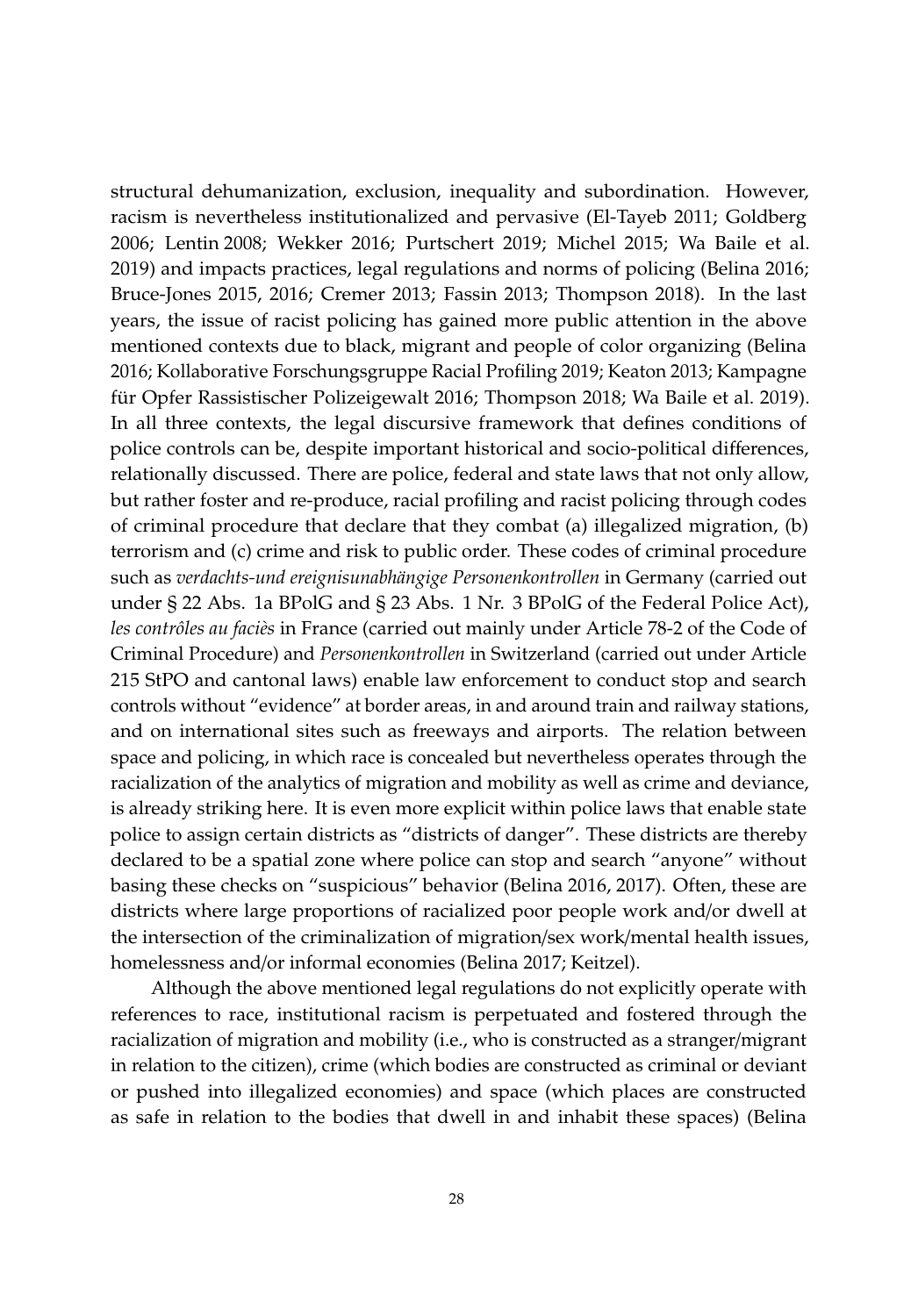2017; Hall et al. 1978; Camp and Heatherton 2016; Thompson 2018; Wa Baile et al. 2019). In countries in which the dominant national narrative, also historicized by its colonial implications, constructs its population as white (Ahmed 2000; Goldberg 2006; El-Tayeb 2011; Keaton et al. 2012; Lentin 2008; Michel 2015; Purtschert 2019; Wekker 2016), non-white people and especially poor black people, Roma and people read as Muslim are severely exposed to racial profiling under these legal regulations (Human Rights Watch 2012).

Racist policing, however, unfolds deeply intersectional with regard to the subjects and bodies it addresses/interpellates, the institutional dimensions and the forms of violence it enacts (Dankwa et al. 2019; Kollaborative Forschungsgruppe Racial Profiling 2019; Ritchie 2017; Thompson 2018). In the following, I delve into the intersectional modalities of violence enacted by racist policing. Based upon the lived experiences and archives of situated knowledges of racialized and multi-marginalized subjects in European contexts, I show that an intersectional critique contributes to a more thorough understanding of racial profiling and its gendered implications. This also challenges discussions on gender equality and within anti-racist as well as feminist struggles.

#### **3. Intersectional Modalities of Violence**

Racial profiling entails, but is not limited to, identity checks, pat downs and physical searches, which often have severe psychological and physical consequences (Ahmed 2006; Kampagne für Opfer Rassistischer Polizeigewalt 2016; Kollaborative Forschungsgruppe Racial Profiling 2019; Thompson 2018, Wa Baile et al. 2019). As a multi-dimensional violent institutionalized practice, racial profiling extends the actual control in time, space and embodiment.<sup>1</sup> Beyond the actual control, racialized policing "takes time", as George Lipsitz writes (Lipsitz 2016, p. 126). Rob Nixon's thoughts on slow violence (Nixon 2011; Vorbrugg 2019) are useful here as he describes a form of violence that does not speak to spectacular events but rather to mundane articulations. I bring this conception into conversation with an intersectional framework (Crenshaw 1989): as a tool, that does not only allow one (a) to engage with the policing of those multi-marginalized subjects, which often fall through the cracks in discussions on police brutality and violence, and (b) to analyze how racism operates alongside other relevant vectors of criminalization and punishment within racial gendered capitalism such as class, gender, sexuality, migrant status, dis/ability, etc., but further, it allows one (c) to

<sup>1</sup> I have discussed parts of this argument in Thompson (2018) and El-Tayeb and Thompson (2019).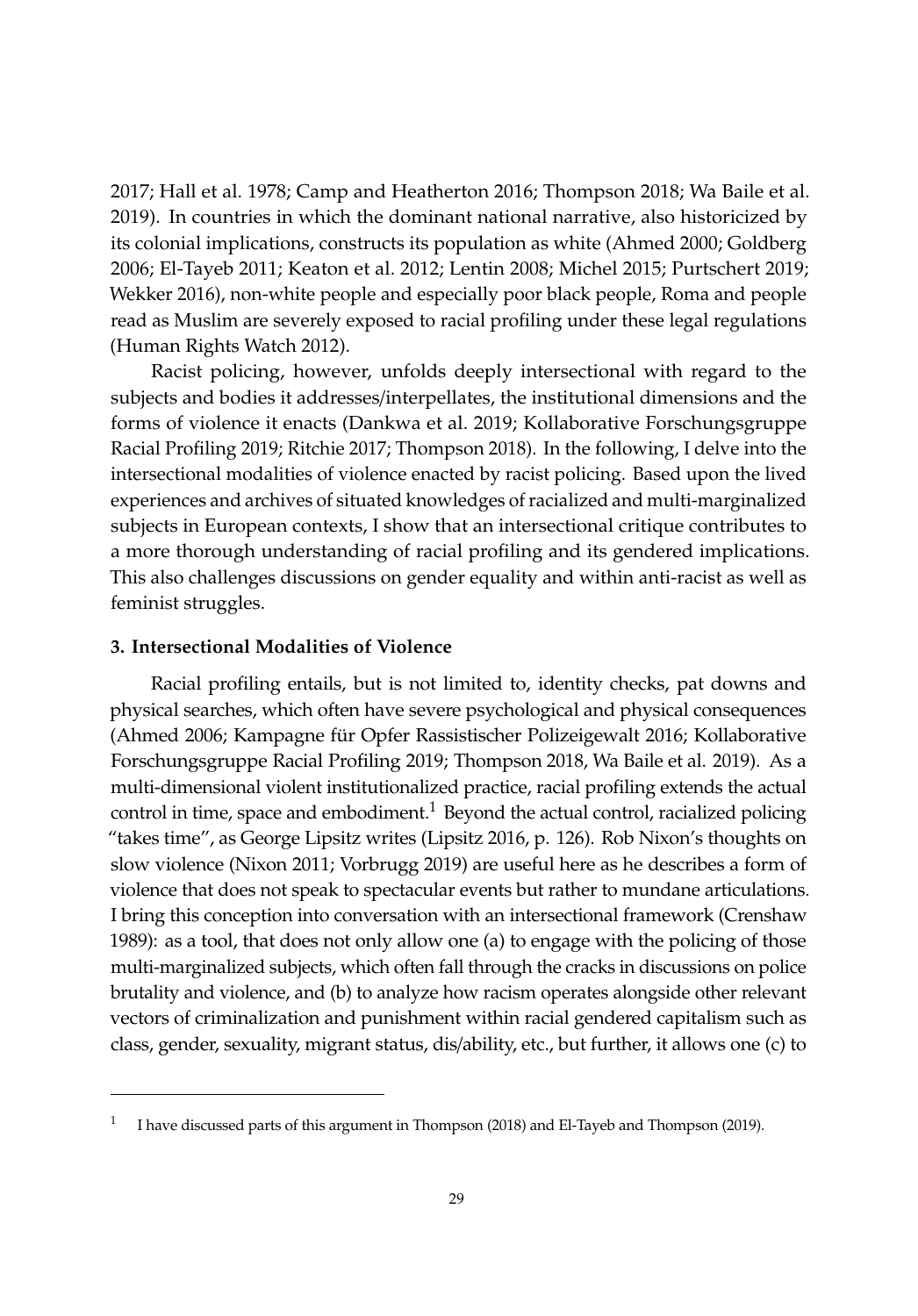investigate how racist policing as an institutionalized practice does not only operate within and through the institution of the police (Fassin 2013; Thompson 2018), but rather in juncture with other institutions such as juridical institutions, medical institutions, welfare institutions and the media.

Various NGOs, anti-racist organizations and initiatives have argued that racial profiling causes anxiety and have documented how policed subjects face stress and anxiety from policing. From the physical and psychological violence it enacts, depression, fear of prosecution and panic attacks can develop (Basu 2016; Louw 2016). Thus, everyday policing makes mental vulnerabilities worse. At the same time, mental vulnerabilities are a crucial condition upon which policing draws, as racialized people with mental disabilities are particularly vulnerable to policing (Bruce-Jones 2015; Nelson 2016; Thompson).

Further, the violence of racialized policing is extended on the basis of the lack of independent complaint offices and structures as policed subjects are further isolated instead of receiving psychosocial, public, juridical and financial support. Moreover, and this points to the effects of societal racism through racial profiling, witnesses rarely speak on behalf of the victims of racial profiling or seldomly intervene because racist policing confirms already established popular and everyday racisms (Basu 2016; Thompson 2018). Lawyers are also difficult to find based on their lack of knowledge on racism and the structural discouragement of thematizing racism during court cases (Naguib 2019). Like this, the criminalization of people of color is re-produced beyond the actual policing control and beyond the institution of police, as it works through various intersecting mechanisms, through which racialized folks are constructed as problems instead of victims of structural police violence. Victims of racist policing who manage (and have the resources) to engage in or have access to legal strategies and file complaints are often confronted with contraindications by more than one police officer.

The case of Wilson A. from Switzerland demonstrates this. Wilson A., who was stopped and searched by the police on 10 October 2009 in a tram after he came from a meeting with a friend and asked why the police only checked on him and his friend, explains that he was aggressively pushed out of the tram and then beaten. Wilson A. narrates that he told the police that he just had heart surgery, but the police continued and even insulted him with racist slurs. As stated in the many reports of support groups and his own testimony, Wilson A. could barely breathe.<sup>2</sup>

Breathing refers to physical as well as to social breathing here. I approach these experiences through a Fanonian framework and follow, amongst others, the crucial and material motif of *un-breathing*, a motif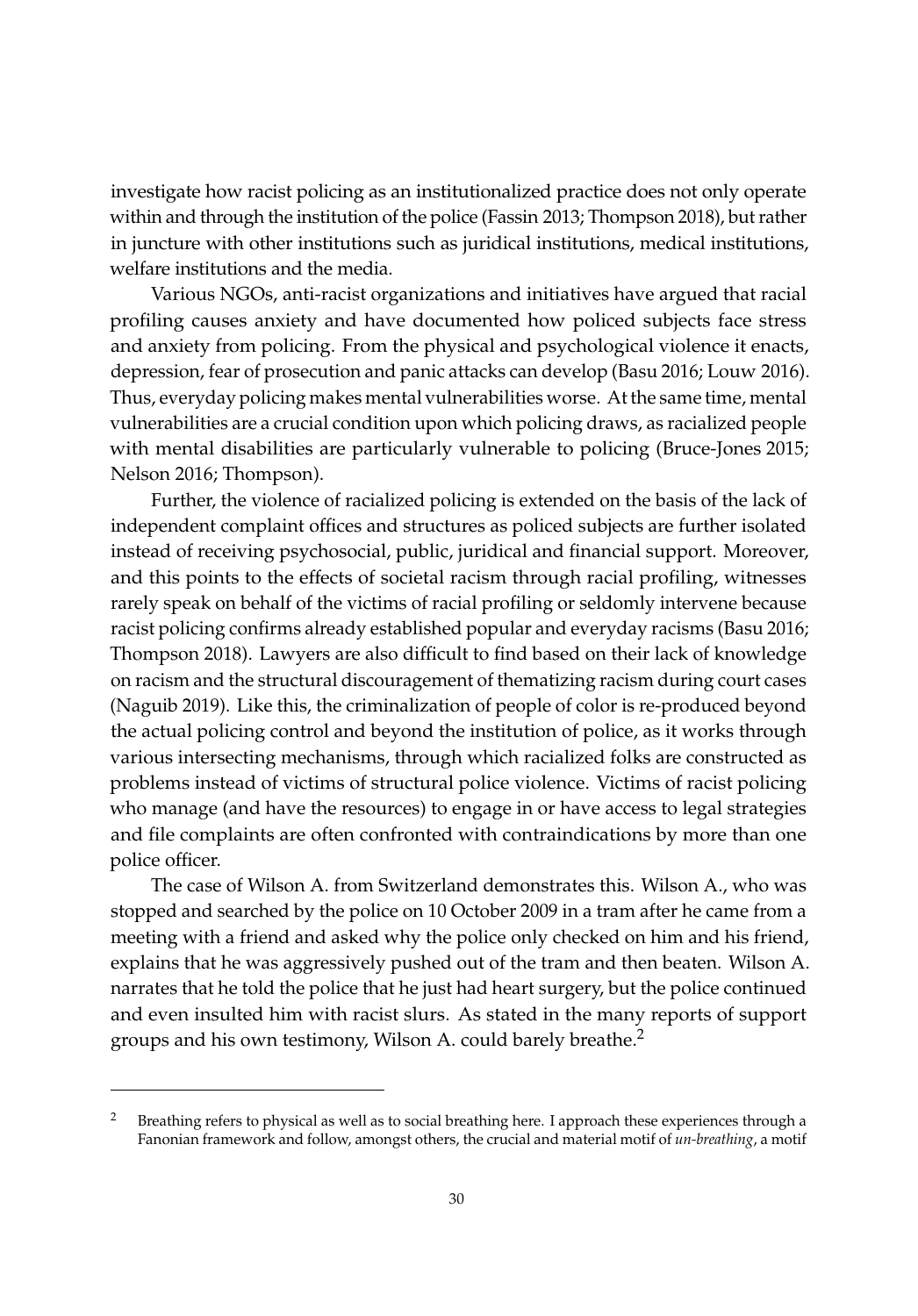Wilson A. filed charges, the police officers filed charges too ("violence against state officials") and after nine years, the three police officers were acquitted. The case is in revision.

The psychological, physical and financial constraints that come with such a process are part of the slow violence of and through policing. Black and other racialized subjects are not perceived as victims in the hegemonic economies of perception and recognition, even if they were the ones who called the police. The case of Derege Wevelsiep from Frankfurt am Main, Germany demonstrates this. After a racist ticket control in a metro in October 2012, he called the police for support and explains that he was then beaten by the police he called for in front of his partner and 3-year-old son. Ousman Sey, who died after being held in a police cell in Dortmund on 7 July 2012, first called the ambulance because of stomach cramps, and instead of receiving medical care, he was arrested. I refer to these cases as racist policing, though no control without suspicion took place in a direct sense, as I draw on a broader understanding of racial profiling and racist policing that includes racist representations as well as the institutional criminalization and brutalization of race and blackness, which not only shape policing practices but furthermore court arrangements, media discourses and societal dimensions (El-Tayeb and Thompson 2019).

The slow violence of racial profiling also works through the ways in which family members and friends of police victims are treated by the authorities and institutions. Through the closing of procedures or procedures that extend over years, and through racism during investigations or hearings, as in the case of the terrorist murder series by the so called National Socialist Underground (where the families of the victims killed by the NSU first were accused of being involved in the killings), family members and friends thus experience a continuation of anti-black and racialized violence, especially when they are poor, which not only extends the

which sticks to the policing of race, especially of blackness, through time and space. Fanon wrote that the colonial condition is characterized by "combat breathing" (Fanon 1965). Combat breathing epitomizes the pant for breath, the gasp of air, the compression of air supply, the panic attack. The continuity of this material motif becomes apparent when thinking of the death of Eric Garner, who died in a police chokehold on 17 July 2014 in New York. His last words were "I can't breathe". The condition of un-breathing or of combat breathing travels in a transnational and transtemporal sense (See El-Tayeb and Thompson 2019 and Thompson). Think of the death of Samuel Dolphyne in Finland and of his friend who stated: "[He was shouting and calling my name; Ofori, Ofori they are killing me.](http://ghdiaspora.com/update-austrian-based-ghanaian-dies-in-the-hands-of-police-in-finland/) [I can't breathe" \(http:](http://ghdiaspora.com/update-austrian-based-ghanaian-dies-in-the-hands-of-police-in-finland/)//ghdiaspora.com/update-austrian-based-ghanaian-dies-in-the-hands-of-policein-finland/). The black refugee activist Sista Mimi, who was engaged in the refugee protests at the Oranienplatz and the Gerhart-Hauptmann School in Berlin, died on 11 December 2014. During her long term self-organized refugee activism, she argued that the repression by police absorbs her breath.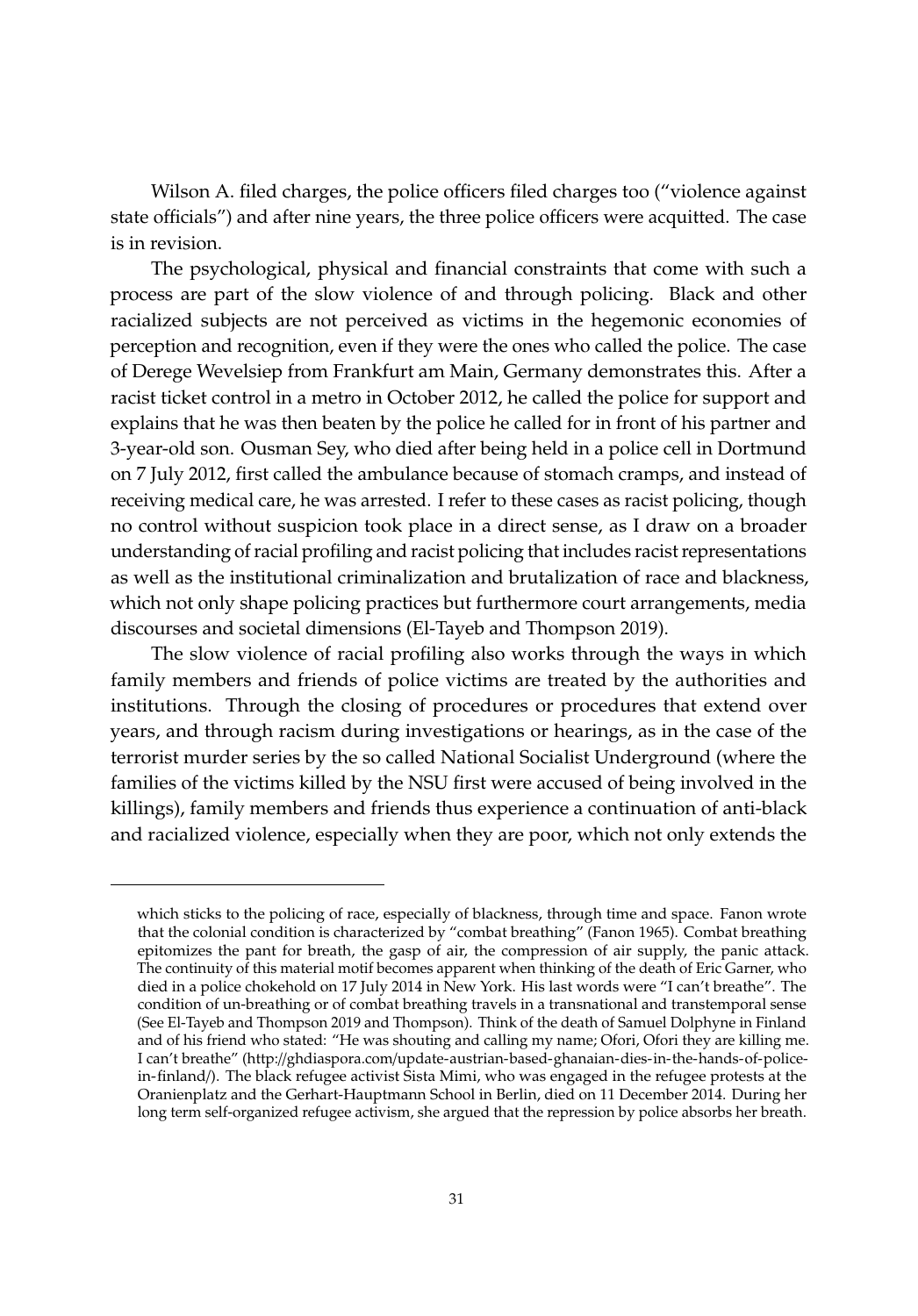actual control but also goes beyond the subject towards which it was directed. Assa Traoré, the sister of Adama Traoré, who died in police custody in a suburb of Paris on 19 July 2016, constantly faces charges while she is engaged in the struggle for justice for her brother and other victims of racist policing (Traoré and Lagasnerie 2019). Racial profiling and the policing of blackness and race unfolds alsongside the transnational, transtemporal and transsubjective. $3$ 

What is nevertheless undertheorized and further often marginalized in anti-racist movements and organizing is the intersectional dimension of racist policing, which does not solely draw on race and masculinity but rather on intersectional dimensions of criminalization (Bruce-Jones 2015; Dankwa et al. 2019; Kollaborative Forschungsgruppe Racial Profiling 2019; Ritchie 2017; Thompson 2018, ). Black people and people of color who live at the intersections of oppressions are particularly vulnerable to (murderous) policing: Black women and women of color, queer and especially trans and non-binary black people and people of color, black people and people of color with dis/abilities, black working class and poor people and people of color, black people and people of color rendered refugees and asylum seekers, illegalized sex workers, etc.

In the German context, one can think of Christy Schwundeck, who was fatally shot in a job center in Frankfurt am Main on 19 May in 2011 while enquiring about her unemployment benefits. The case of N'deye Mareame Sarr, who was shot by police on 14 July in 2001 in the house of her white ex-partner, is a further crucial manifestation that reveals how racism, gender relations, migrant status, social class and dis/ability intersect in policing (Bruce-Jones 2015). In both cases two or more police or security officers as well as one more person were present, and Christy Schwundeck and N'deye Mareame Sarr were the only black women in these respective situations. Both were in a situation of crisis. Christy Schwundeck was without money since 1 May as her unemployment benefits had not arrived. N'deye Mareame Sarr wanted to pick up her two-year-old child from her white husband, from which she had separated. The child was supposed to stay there over the weekend. However, [he had brought the child to his parents and applied for sole](https://jungle.world/artikel/2001/36/bei-ankunft-todesschuss) child custody without

<sup>3</sup> The sudden death of Oury Jalloh's mother, Mariama Djambo Diallo, after she came to Germany a second time during the trial, is part of this form of slow violence. In the US context, one can think of Erica Garner, Eric Garner's daughter, who, after her father was killed, became even more engaged in struggles for black lives. She died at 27 because of a heart attack related to her asthma disease. That Erica Garner couldn't breathe, the condition of un-breathing, was already scripted symbolically before her death as she carried the last words of her father "I can't breathe" into the protest on multiple levels.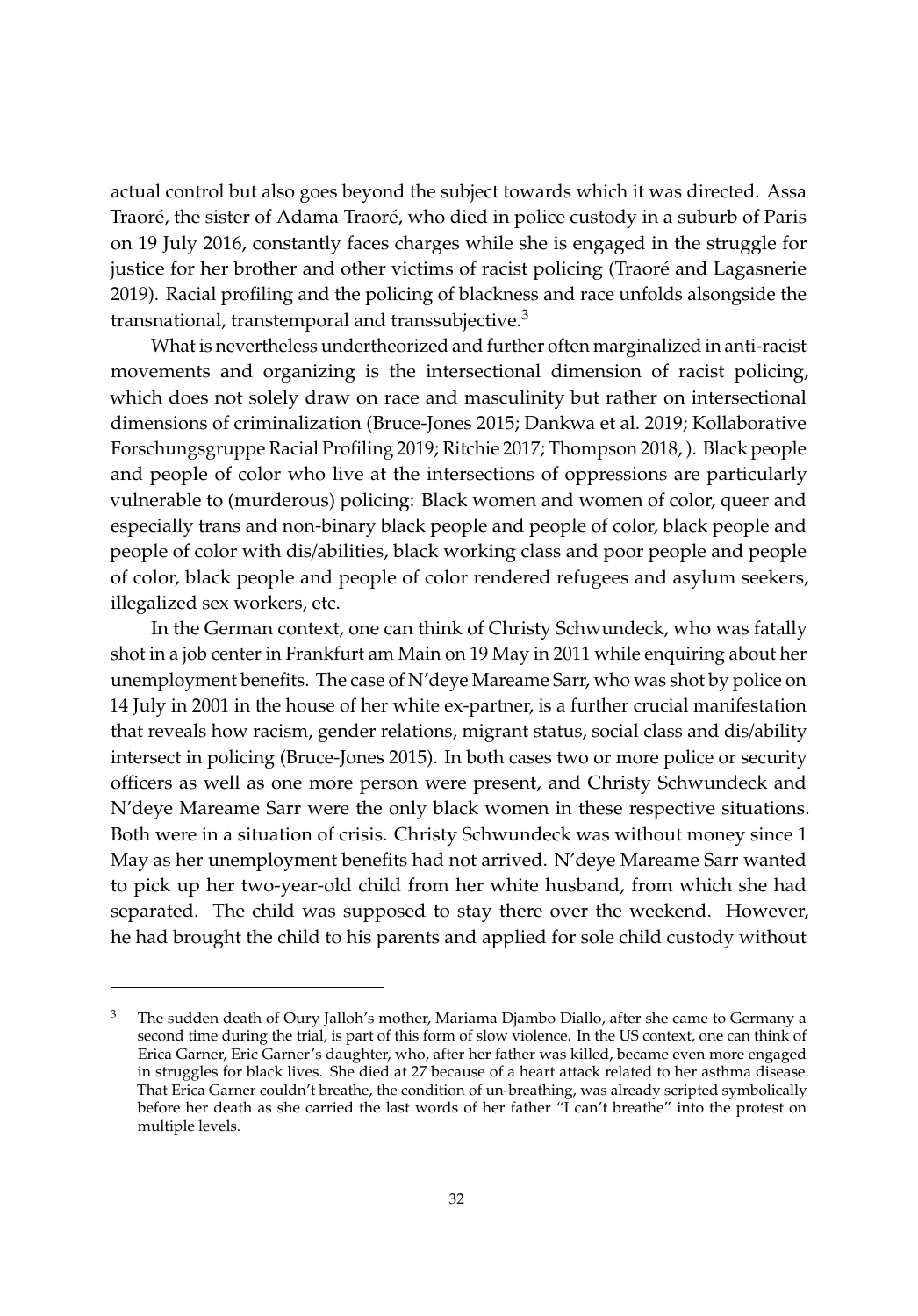letting her know. Both shots were fired shortly after police arrived. Mareame Sarr was one of the persons who was shot by the new PEP (*Polizei-Einsatz-Patrone*) (https://jungle.world/artikel/2001/36/bei-ankunft-todesschuss), a special bullet with a mushroom effect and created to gun down very "violent attackers", a label that sticks with blackness and poverty. In both cases, public prosecutors closed the case on the grounds of self-defense, as Schwundeck and Mareame Sarr were supposed to have threatened police officers with kitchen knives, although there were numerous contradictions and inconsistencies in the witnesses' testimonies.

Police reports as well as media representations described Schwundeck and Mareame Sarr in highly anti-black terms, as hyper-aggressive and physically dominating. Anti-black representations of the "angry black woman" (Collins 1990) in the case of Christy Schwundeck, she was also doomed as a "mad" woman (Bruce-Jones 2015, p. 43)—were strongly at play in these descriptions. They foster a gendered animalization and bestialization, which places black women and black non-binary folks outside of the realm of care and protection and constructs them as uncontrollable (alongside the representations of black masculinities).

On an everyday level, black women and women of color, queers and non-binary folks are further exposed to forms of police violence, which often go unnoticed. For the US context, Andrea Ritchie has engaged with the intersecting forms of police violence experienced by multi-marginalized subjects:

While it is in fact the case that fewer women are killed, brutalized by police or incarcerated, a focus on police killings and more egregious uses of physical force elides women's more frequent experiences of less lethal violations, like sexual harassment and assault, which go undocumented . . . Police contact with women also tends to take place in locations away from public view—and cameras—such as homes, clinics and public hospitals, welfare offices, public housing. The combination of these factors and more makes police interactions with women less visible, not only in the numbers but also in the public eye. (Ritchie 2017, p. 234)

The contexts at stake here indeed differ from the US context. However, the cases of Christy Schwundeck and N'deye Mareame Sarr (as well as others) demonstrate that an intersectional perspective on racist policing is necessary to not only analyze the ways in which policing as a method of gendered racial capitalism draws on intersecting modes of oppression, but further to account for the specific forms of policing (and their spaces) that multi-marginalized gendered subjects and groups are exposed to. First explorative studies as well as the accounts of support groups and initiatives show that black women/women of color, queers and non-binary folks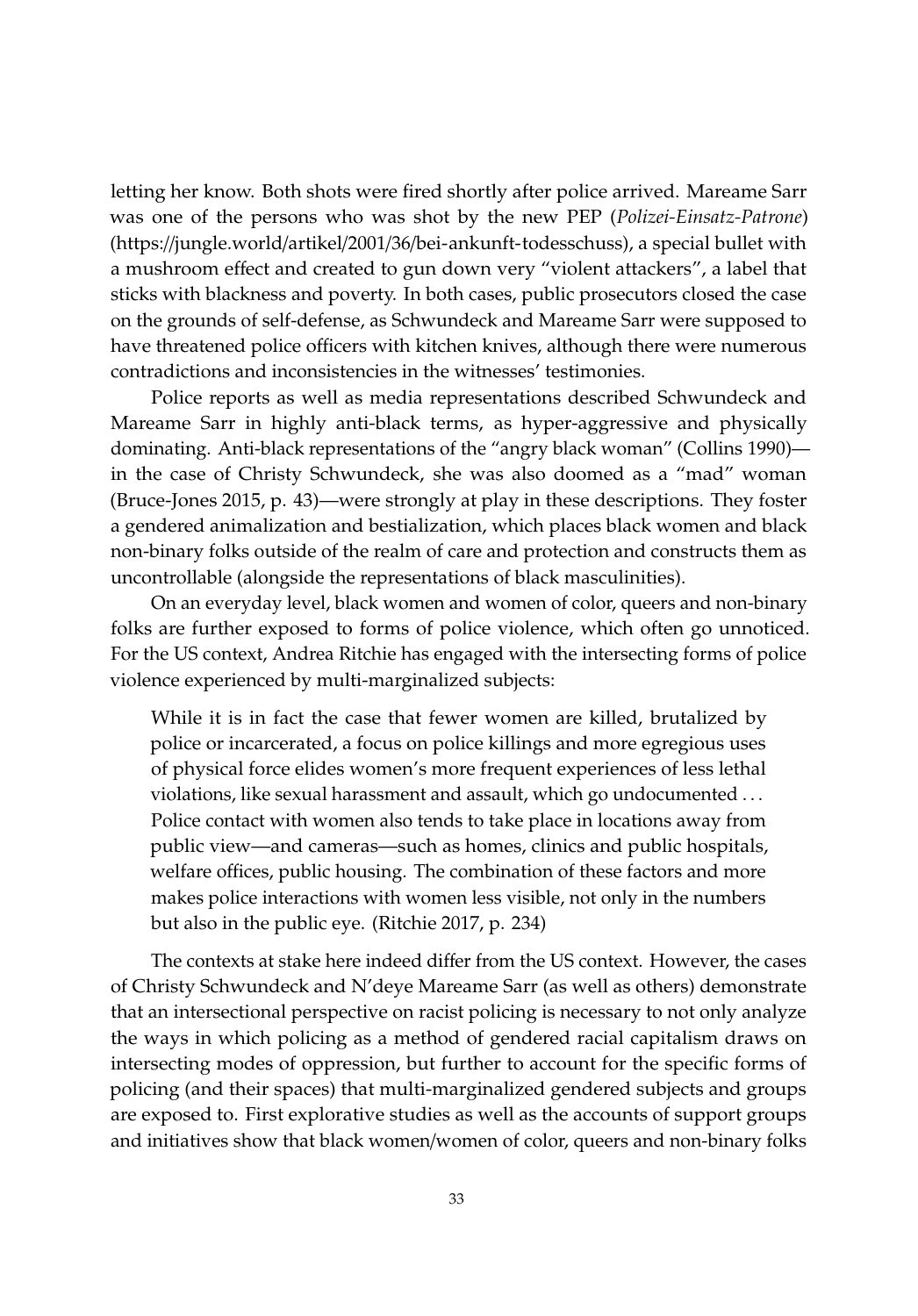are criminalized as sex workers and are exposed to identity checks and searches (Belina 2017; El-Tayeb and Thompson 2019; Plümecke and Wilopo 2019). Black women/women of color, queers and non-binary folks who work in the sex industry are particularly vulnerable to racist policing and its gendered implications, as they are controlled more often than their white colleagues and are under suspicion of working as illegalized sex workers (Dankwa et al. 2019). A higher frequency of controls can have severe impacts on their lives, also in terms of, for instance, child custody regulations. More controls and police raids moreover further render vulnerable migrant sex workers who are illegalized (Hydra 2017).

Black and racialized mothers and non-binary parents are often constructed as "bad mothers/parents" and over policed. This is also important with regard to the cases of Christy Schwundeck and N'deye Mareame Sarr, as their children were implicitly or explicitly involved in both cases (in the case of Schwundeck, she was struggling to get her child out of foster care, which also fed into her depression). A detailed, historicized and contextualized critique of the gendered policing of race and blackness, or gendered racial profiling (Ritchie 2017, p. 145), alongside migrant status, disability and socio-economic deprivation, thus must interrogate the interdependency of systems of policing and punishment, regimes of welfare and social services, foster care and their implicit orders.

Whereas multi-marginalized subjects and groups are particularly vulnerable to policing practices in their various and intersectional forms, *in-action* of police (when black and racialized subjects are in danger and/or go missing) is also a modality which I define as part of racist policing (see also (Melter 2017)). This modality shows that racialized subjects, multi-marginalized subjects in particular, are not only constructed as perpetrators and violent offenders, but furthermore fall through the crack[s of perceptions and regimes of security and safety. The active](https://iwspace.de/2019/07/unsere-freundin-rita-awour-ojunge-wurde-in-brandenburg-tot-aufgefunden/) *in-action* [by police in the case of the bl](https://iwspace.de/2019/07/unsere-freundin-rita-awour-ojunge-wurde-in-brandenburg-tot-aufgefunden/)ack female asylum seeker Rita Awour Ojunge demonstrates this. Ojunge was missing since 7 April 2019. Her body parts were found in the forest near the Lager of Hohenleipisch in Brandenburg in mid-June 2019 (https://iwspace.de/2019/07/unsere-freundin-rita-awour-ojungewurde-in-brandenburg-tot-aufgefunden/). It took police more than two months until they found her remains in the nearby forest, though friends and her family continuously pressed that she had been missing since 7 April. She had repeatedly reported sexual harassment in the camp before. In addition, her son had repeatedly told his father and police that someone had violently beaten her before he brought her away from the camp on 7 April. Not only was Rita Awour Ojunge's son not believed, her reports on sexual harassment were further ignored, which points to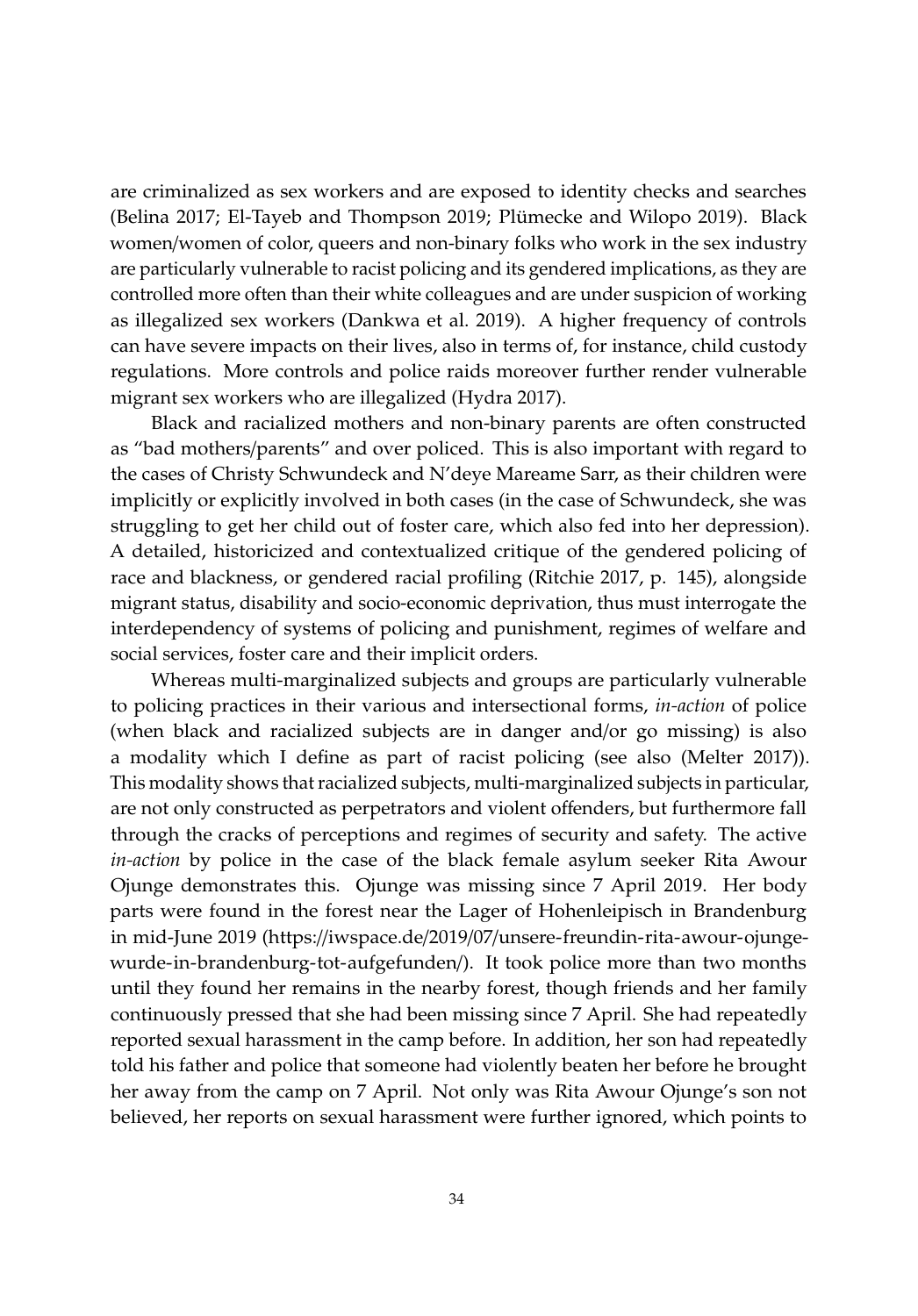the effects of s/exoticization of black women and queer folks (Santos Pinto 2018) as well as to the intersectional violence within the lager and detention system. She was further implicitly criminalized as a "bad mother" who would leave her children by themselves without letting anyone know.

### **4. Between Feminist Oblivion and Carceral (Queer-) Feminism**

State violence, prisons and practices of policing, the expansion of the carceral condition (Gilmore 2007; Fassin 2016)—and this includes the lager system—produce intersectional vulnerabilities that are seldomly considered within European gender studies and wider feminist movements. This produces troubling gaps as the feminization of punishment that works alongside the feminization of poverty (Sudbury 2005) is either ignored or actively perpetuated through carceral (queer-) feminist discourses.

The term carceral feminism is instructive here. Coined by Elisabeth Bernstein, it describes feminist movements' orientation towards the criminal justice system and carceral logics and away from social justice discourses. Bernstein developed the term and concept in the context of her ethnographic study on interventions against women trafficking and sex work in the US as well as debates on trafficking within the UN. She observed a shift away from the strengthening of human and labor rights towards the control and punishment of crime (Bernstein 2010, 2012, 2019). With the concept, she attunes to concepts of black women/women of color, who have long argued that neoliberal state formations further perpetuate racist logics and criminalize or abandon intersectionally vulnerable groups, and interrogates "the significance of feminism's own widening embrace of the neoliberal carceral state" (Bernstein 2012, p. 241). Carceral feminism is thereby defined as "a cultural and political formation in which previous generations' justice and liberation struggles are recast in carceral terms" (Bernstein 2019, p. 21).

Against the backdrop of a carceral turn (Fassin 2016), which is enhanced through the withdrawal of the welfare state on the one hand and the expansion of carceral and punitive measures and policies, military compartmentalization and the further criminalization of migration on the other, intersectional critiques of carceral feminisms thus analyze the entanglements of feminist anti-violence campaigns with the criminal justice system. What matters here is thus not only the analysis and critique of racist implications perpetuated by feminist discourses that draw on penal regulations (Hark and Villa 2017) but moreover the interrogation of punitive interpellations by liberal feminist movements and their acceptance of the carceral state and its enactment of intersectional violence.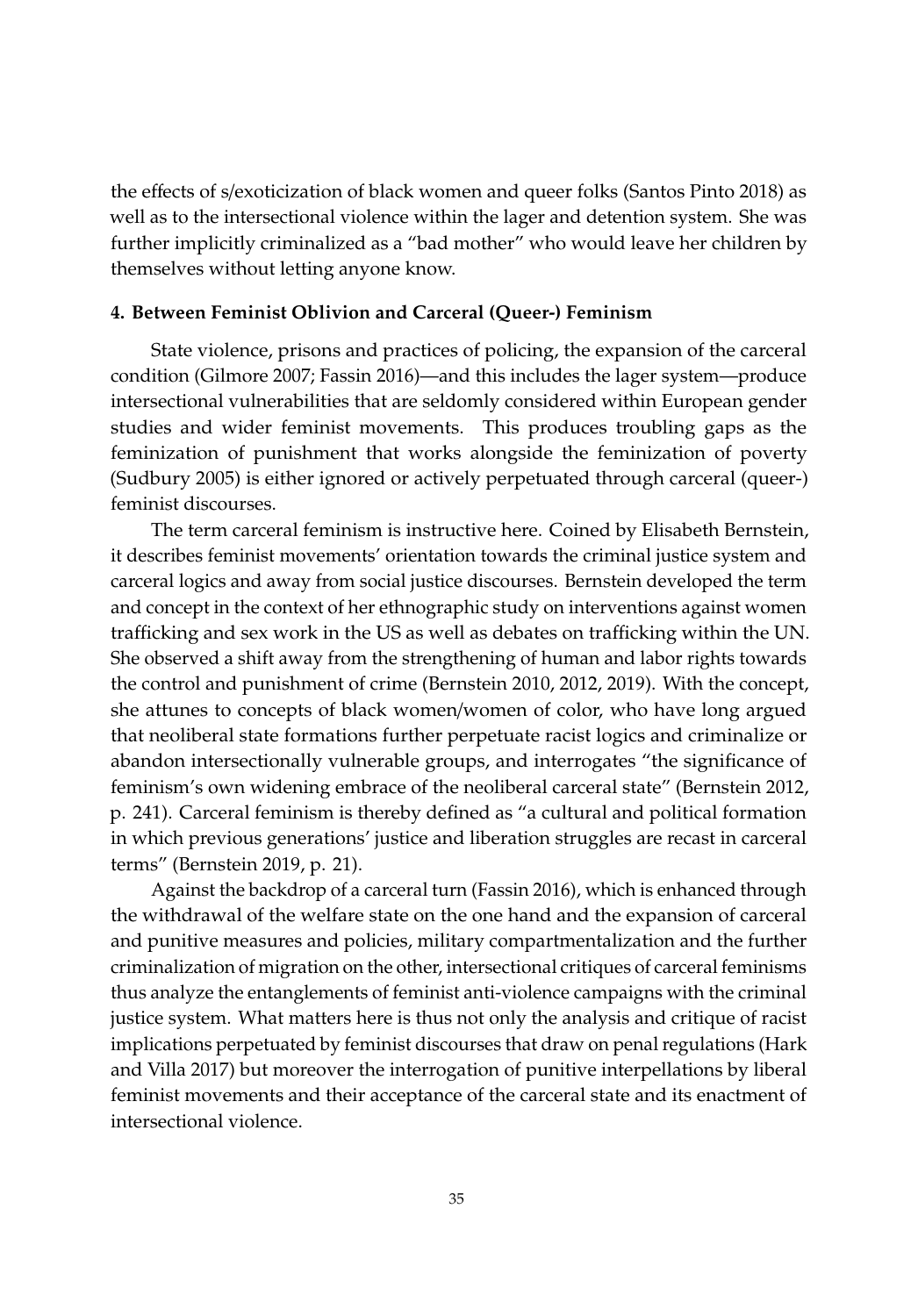In the German context, the restriction of asylum laws in the aftermath of the events of gendered and sexual violence in Cologne and other German cities on New Year's eve 2015/2016 and the massive use of racial profiling on New Year's eve 2016/2017 are striking examples of the articulations of carceral feminism. Furthermore, the reforms of the German Criminal Code of Sexual Offenses and the so called German Prostitution Protection Act, which includes obligatory identification and thus drives illegalized sex workers further into vulnerability, drew on carceral feminist discourses (Brazzell 2017; Hydra 2017).

Queer and queer of color theories and analyses have further shown how hate crime discourses not only draw on racist representations and discourses of the "homoand queerphobic migrant male subject" but render multi-marginalized queer subjects further invisible and disposable (Haritaworn 2015; Fütty Tamas 2019). Tracing hate crime discourses and policies in Germany, Jin Haritaworn shows how homo- and queer nationalist discourses merge with neoliberal and urban securitization and gentrification in the city of Berlin and thereby draw on racialized and post-colonial rationalities. Enhanced by this logic, queers of color are further exposed to state violence as well as to urban displacement (Haritaworn 2015). Tamás Jules Fütty also argues that discourses on "transphobic hate crime" individualize violence and merge with racist and culturalist rationalities as violence against trans and non-binary people is externalized and scripted onto black, brown and especially Muslim bodies. Simultaneously, normative and state violence against trans and non-binary people (ranging from legal and medical regulations, on the job and housing market and regarding health and social services) is further normalized and rendered structurally invisible. Haritaworn and Fütty do not only expose the current entanglements between feminism/queer-feminism and racism as well as the mobilization of gender and sexuality discourses for necropolitical/biopolitical regimes of securitization and exclusion. They further lay bare the queer-feminist complicity in criminal justice discourses.

#### **5. Horizons of Intersectional Abolition**

If multi-marginalized subjects are particularly vulnerable to policing and punitive measures, as well as fall through the cracks of state protection and are even brutalized through queer-feminist formations and interpellations of securitization, then it takes alternatives of safety and security which count as method as well as goal to end various forms of violence (Brazzell 2017). With regard to the case of policing, various organizations and initiatives document racist policing, educate parts of society on the implications and forms of violence enacted by policing and encourage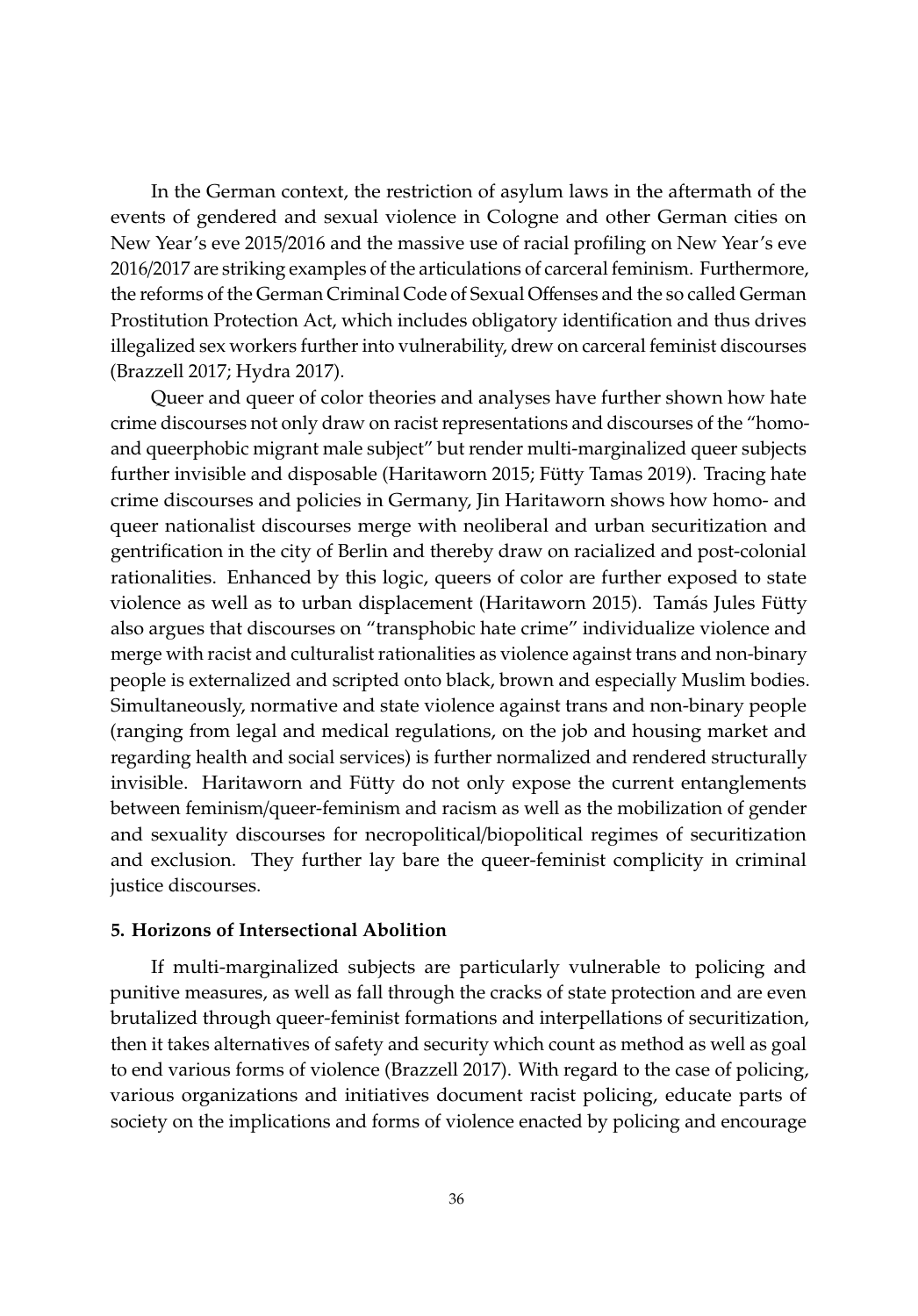them to intervene, organize campaigns and conduct research. These practices of democratization work alongside a discourse on "watching out for each other" and engaging civil society against state violence (Loick 2016; Thompson 2018).

However, multi-marginalized subjects and groups in particular have developed methods and practices also by going beyond liberal reformism which not only tackle state violence but further call upon community accountability and transformative justice to end intra-personal violence within communities and civil society formations (Brazzell 2017; Critical Resistance 2008; LesMigras 2011). Placed at the intersection of not only policing and forms of state violence (either through active forms of securitization or through forms of abandonment) but further inter-personal and gendered modes of harm and violence, illegalized women and queers of color, as well as trans and non-binary people of color have developed methods and practices that go beyond the struggles against state violence. They thereby have addressed the oblivions of mainstream feminist movements who interpellate state violence through carceral feminisms on the one hand and those of anti-racist movements that concentrate on state and carceral violence, often at the expense of addressing inter-personal harm and violence, on the other. Intersectional violence is thus not only countered by calling upon communities and civil society to intervene in cases of intersectional state violence but also to struggle against inter-personal and gendered harm and violence such as domestic and partner violence. Methods such as community accountability and transformative justice are crucial for this intersectional approach. Community accountability aims at activating community structures (whereby community is understood in a very broad sense; this could mean your neighborhood, your workplace, political networks, marginalized communities, etc.) to provide safety and support for each other, especially for the person who had to experience harm (this includes accepting and centering their self-determination). Community values and strategies are developed to de-individualize inter-personal violence. As harm and violence is not individualized according to these approaches, community structures are also activated to develop sustainable strategies to address community members' abusive and violent behavior and to engage with them in a process of accountability and possible transformation. Further, community accountability aims at transforming the political conditions that reproduce violence and harm and foster forms of inter-personal violence (see the resource hub TransformHarm.org). The focus on structural forms of oppression without leaving behind the inter-personal dimensions, links community accountability to transformative justice, which takes all levels of violence and the necessity for transformation into account. Although the terms of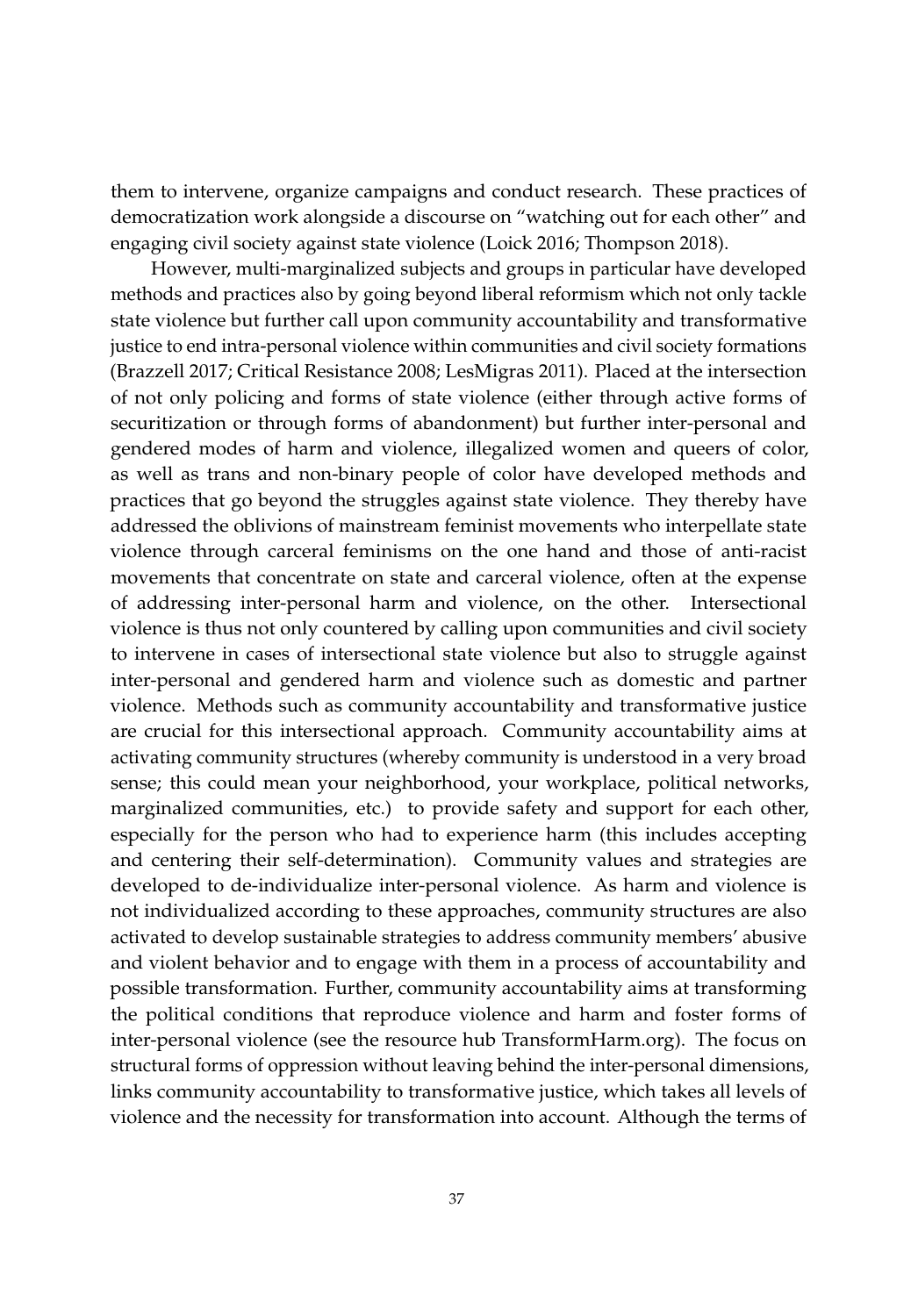these methods were coined by black women, femmes and trans folks and women, femmes and trans folks of color in the US, the methods also have a history in various European contexts, as well as in the Global South. One example would be the intersectional organizing of refugee self-organized women against gendered violence within the lager system and against the lager system and border system itself, where they have developed support strategies against gendered violence and enhanced community accountability processes with the support of heterogenous self-organized refugee groups and allies. Another examples is the StoP (*Stadtteile ohne Partnergewalt*, districts without partner violence) project in Hamburg (and further cities), Germany (see Brazzell (2017)). The district work project, which cooperates with an anti-violence program in Boston, is based upon a community activating and awareness raising process, which includes prevention, support structures for subjects who experience partner or domestic violence, as well as methods of accountability for the person with abusive and violent behavior and strategy building for the broader community to transform structural inequality.

#### **6. Concluding Note**

Engaging in methods that withdraw from state interpellations on the one hand and mobilize community accountability and transformative justice on the other (instead of recreating and reproducing mass and intimate punishments) promises to not only transition to gender equality. These approaches of intersectional abolition moreover promise to transform gender politics which rather draw on criminalization and punishment than on care and intersectional racial justice and societal transformation.

**Funding:** This research was partially funded by The Hessen State Ministry for Higher Education, Research and the Arts, 2019 05.

**Acknowledgments:** This text is a product of ongoing conversations and engagements, though the mistakes are mine. Thank you to Miguel Ayala, Mohamed Wa Baile, Serena O. Dankwa, Jeanette Ehrmann, Joanna James, Daniel Loick, Margo Okazawa-Rey, SA Smythe and Alexander Vorbrugg, for listening, talking things through with me, and for reading drafts. A very special thanks to the movements and initiatives against racist policing, in all its intersectional dimensions, who agreed to work with me (and beyond) for their fearless honesty and generosity, and for collectively engaging with their struggles and visions. I also want to thank the anonymous reviewer as well as the editorial team of MDPI Books. Many thanks also to Christa Binswanger and Andrea Zimmermann for putting together this edition, for their vision and work.

**Conflicts of Interest:** The author declares no conflict of interest.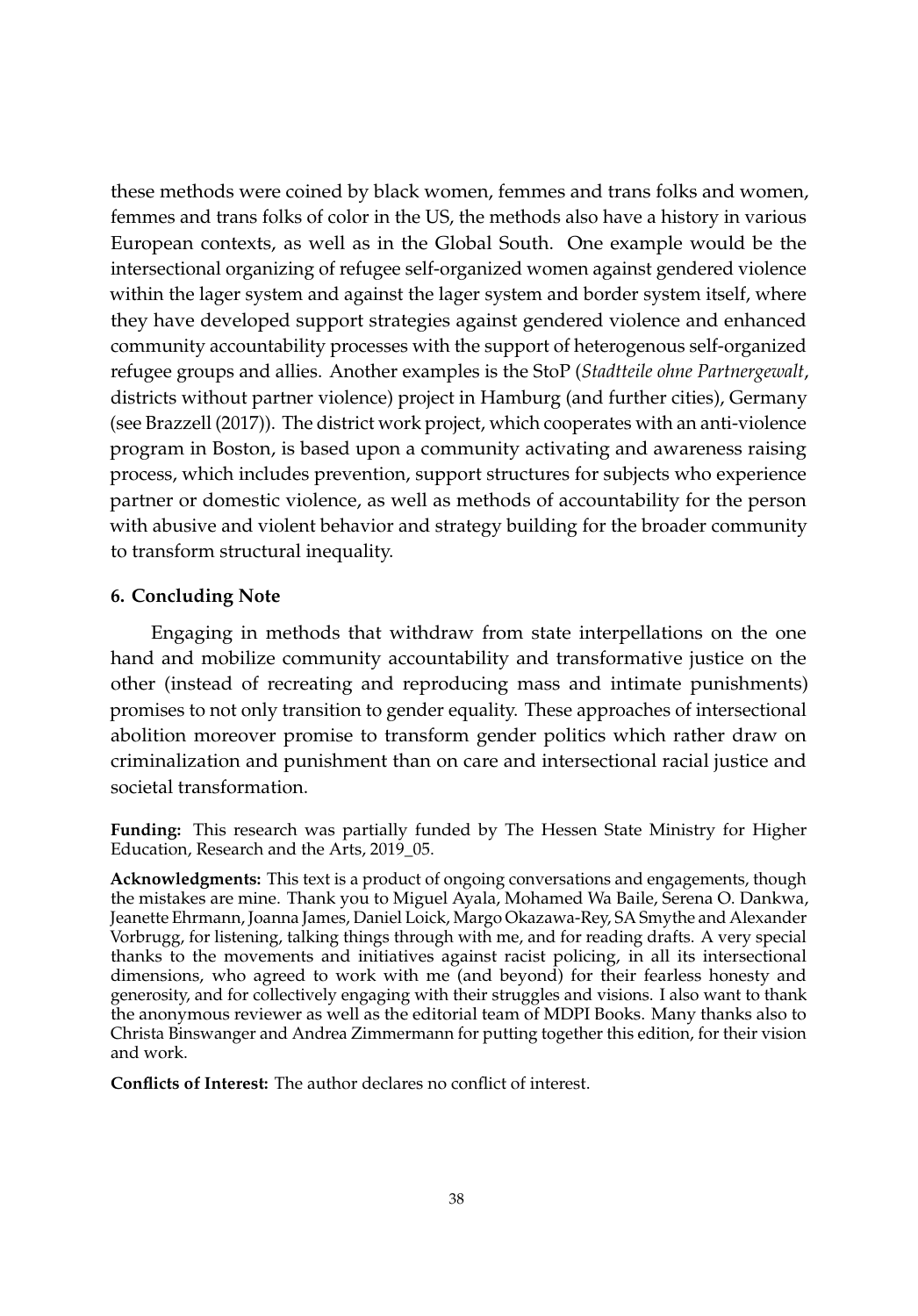#### **References**

Ahmed, Sara. 2000. *Strange Encounters: Embodied Others in Post-Coloniality*. London: Routledge.

- Ahmed, Sara. 2006. *Queer Phenomenology: Orientations, Objects, Others*. Durham: Duke University Press.
- Basu, Biplab. 2016. Die Lüge von der Neutralität. Überlegungen zu Rassismus in Polizei, Justiz und Politik. In *Alltäglicher Ausnahmezustand. Institutioneller Rassismus in Deutschen Strafverfolgungsbehörden*. Edited by Kampagne für Opfer Rassistischer Polizeigewalt. Münster: Edition Assemblage, pp. 85–101.
- Belina, Bernd. 20[16. Der Al](http://dx.doi.org/10.1086/652918)l[tag der An](http://www.ncbi.nlm.nih.gov/pubmed/20827852)deren. Racial Profiling in Deutschland? In *Sicherer Alltag? Politiken und Mechanismen der Sicherheitskonstruktion im Alltag*. Edited by Bernd Dollinger and Henning Schmidt-Semisch. Wiesbaden: Springer VS, pp. 125–46.
- Belina, Bernd. 2017. "Vorbild New York" und "Broken Windows": Ideologien zur [Legitimat](http://dx.doi.org/10.1007/s11186-012-9165-9)ion der Kriminalisierung der Armen im Namen der Sicherheit in der unternehmerischen Stadt. In *Sicherheit und Kriminalprävention in Urbanen Räumen*. Edited by Joachim Häfele, Fritz Sack, Volker Eick and Hergen Hillen. Wiesbaden: Springer VS, pp. 29–46.
- Bernstein, Elisabeth. 2[010. Militarized Humanitarianism Meets Carceral Feminism: The](https://www.transformativejustice.eu/wp-content/uploads/2017/07/toolkit-finished-1.pdf) [Politics of Sex, Rights,](https://www.transformativejustice.eu/wp-content/uploads/2017/07/toolkit-finished-1.pdf) and Freedom in Contemporary Antitrafficking Campaigns. *Signs* 36: 45–72. [CrossRef] [PubMed]
- Bernstein, Elisabeth. 2012. Carceral politics as ge[nder justic](http://dx.doi.org/10.1177/0306396814556223)e? The "traffic in women" and neoliberal circuits of crime, sex, and rights. *Theory and Society* 41: 233–59. [CrossRef]
- Bernstein, Elisabeth. 2019. *Brokered Subjects: Sex, Tra*ffi*cking, and the Politics of Freedom*. Chicago: University of Chicago Press.
- Brazzell, Melanie, ed. 2017. *Was Macht uns "Wirklich" Sicher? Toolkit für Aktivist\_Innen*. Berlin: Available online: https://www.transformativejustice.eu/wp-content/uploads/2017/07/ toolkit-finished-1.pdf (accessed on 1 July 2020).
- Bruce-Jones, Eddie. 2015. German Policing at the Intersection: Race, Gender Migrant Status and Mental Health. *Race and Class* 56: 36–49. [CrossRef]
- Bruce-Jones, Eddie. 2016. *[Race in the Shadow of Law](https://www.institut-fuer-menschenrechte.de/uploads/tx_commerce/Studie_Racial_Profiling_Menschenrechtswidrige_Personenkontrollen_nach_Bundespolizeigesetz.pdf)*. London: Routledge.
- Cam[p, Jordan T., and Christina Heatherton, eds. 2016.](https://www.institut-fuer-menschenrechte.de/uploads/tx_commerce/Studie_Racial_Profiling_Menschenrechtswidrige_Personenkontrollen_nach_Bundespolizeigesetz.pdf) *Policing the Planet: Why the Policing Crisis Led to Black Lives Matter*. London: Verso.
- Collins, Patricia H. 1990. *Black Feminist Thought. Black Feminist Thought: Knowledge, Consciousness and the Politics of Empowerment*. London: Routledge.
- Cremer, Hendrik. 2013. *Racial Profiling—Menschenrechtswidrige Personenkontrollen nach § 22 Abs. 1 a Bundespolizeigesetz. Empfehlungen an den Gesetzgeber, Gerichte und Polizei*. Berlin: Deutsches Institut für Menschenrechte, Available online: https://www.institut-fuer-menschenrechte.de/uploads/tx\_commerce/Studie\_Racial\_ Profiling\_Menschenrechtswidrige\_Personenkontrollen\_nach\_Bundespolizeigesetz.pdf (accessed on 1 July 2020).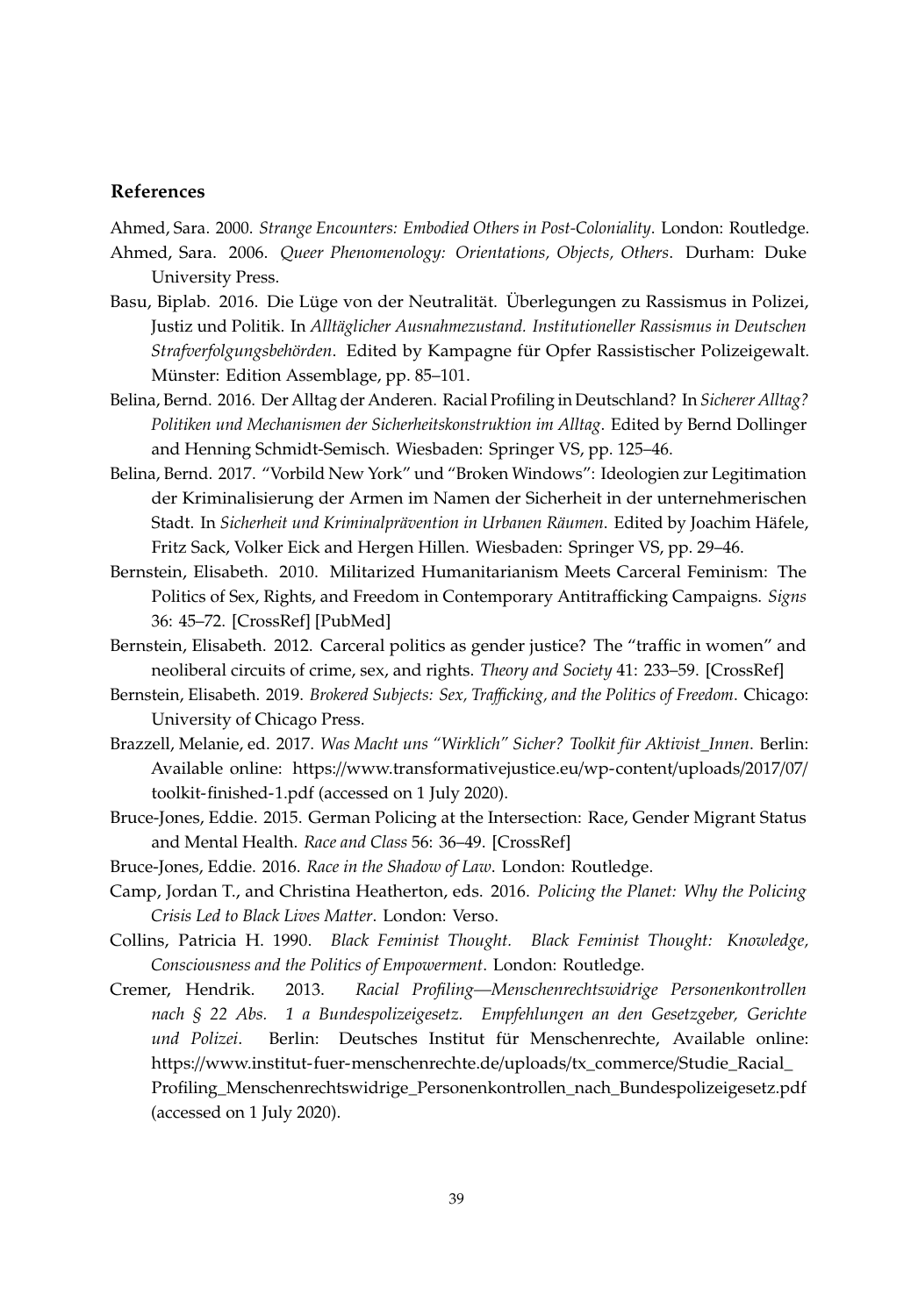- Crenshaw, Kimberlé. 1989. Demarginalizing the Intersection of Race and Sex: A Black Feminist Critique of Antidiscrimination Doctrine, Feminist Theory and Antiracist Politics. *University of Chicago Legal Forum* 1: 139–67.
- Critical Resistance. 2008. The Critical Resistance. Incite! Statement on Gender Violence and the Prison Industrial Complex. In *Ten Years of Strategy and Struggle Against the Prison Industrial Complex*. Edited by The CR10 Publications Collective Abolition Now! Oakland: AK Press, pp. 15–29.
- Dankwa, Serena O., Christa Ammann, and Jovita dos Santos Pinto. 2019. Profiling und Rassismus im Kontext von Sexarbeit. In *Racial Profiling. Struktureller Rassismus und Antirassistischer Widerstand*. Edited by Mohamed Wa Baile, Serena O. Dankwa, Tarek Naguib, Patricia Purtschert and Sarah Schilliger. Bielefeld: Transcript, pp. 155–71.
- El-Tayeb, Fatima, and Vanessa E. Thompson. 2019. Racial Profiling als Verbindung zwischen alltäglichem Rassismus, staatlicher Gewalt und kolonialrassistischen Traditionen. Ein Gespräch über Racial Profiling und intersektionale Befreiungsprojekte in Europa. In *Racial Profiling. Struktureller Rassismus und Antirassistischer Widerstand*. Edited by Mohamed Wa Baile, Serena O. Dankwa, Tarek Naguib, Patricia Purtschert and Sarah Schilliger. Bielefeld: Transcript, pp. 311–29.
- El-Tayeb, Fatima. 2011. *European Others: Queering Ethnicity in Postnational Europe*. Minneapolis: University of Minnesota Press.
- Fanon, Frantz. 1965. *A Dying Colonialism*. New York: Grove Press.
- Fassin, Didier. 2013. *Enforcing Order. An Ethnography of Urban Policing*. Cambridge: Polity Press.
- Fassin, Didier. 2016. *Prison Worlds. An Ethnography of the Carceral Condition*. Cambridge: Polity Press.
- Fütty Tamas, Jules. 2019. *Gender und Biopolitik. Normative und Intersektionale Ge[walt Gegen](http://dx.doi.org/10.1080/01419870500465611) Trans\*Menschen*. Bielefeld: Transcript.
- Gilmore, Ruth Wilson. 2007. *Golden Gulag. Prisons, Surplus, Crisis, and Opposition in Globalizing California*. Berkeley: University of California Press.
- Goldberg, David T. 2006. Racial Europeanization. *Ethnic and Racial Studies* 29: 331–64. [CrossRef]
- Hall, Stuart, Chas Critcher, Tony Jefferson, John Clarke, and Roberts Brian. 1978. *Policing the Crisis. Mugging, the State, and Law and Order*. London: Macmillan.
- Haritaworn, Jin. 2015. *Queer Lovers and Hateful Others: Regenerating Violent Times and Places*. London: Pluto Press.
- Hark, Sabine, and Paula-Irene Villa. 2017. *[Unterscheiden und herrschen. Ein Essay zu den](https://www.hrw.org/report/2012/01/26/root-humiliation/abusive-identity-checks-france) [ambivalenten Verflechtungen von](https://www.hrw.org/report/2012/01/26/root-humiliation/abusive-identity-checks-france) Rassismus, Sexismus und Feminismus in der Gegenwart*. Bielefeld: Transcript.
- Human Rights Watch. 2012. The Root of Humiliation. Abusive Identity Checks in France. Available online: https://www.hrw.org/report/2012/01/26/root-humiliation/ abusive-identity-checks-france (accessed on 1 July 2020).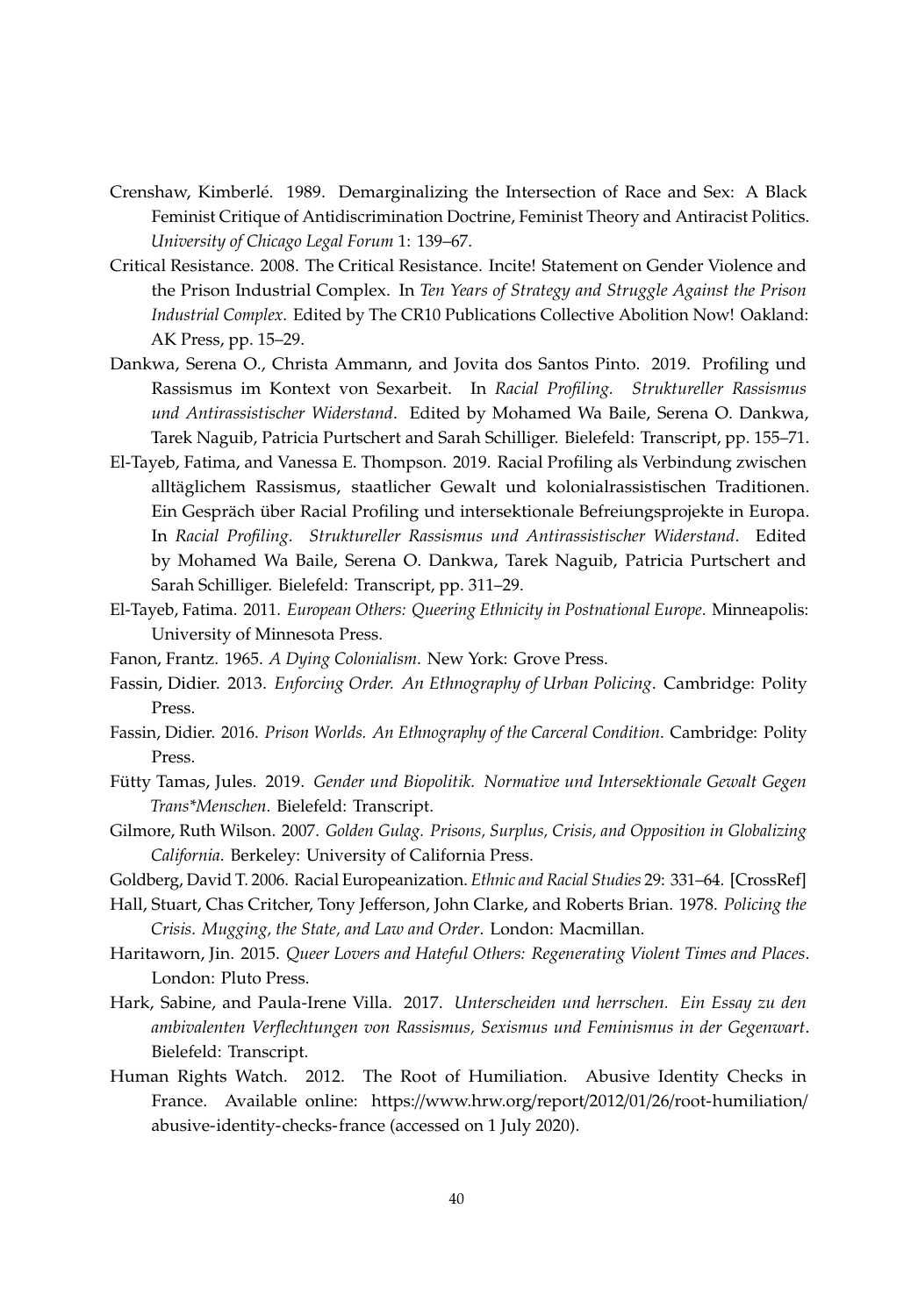- Hydra. 2017. Stellungnahme zum sogenannten "Prostituiertenschutzgesetz". In *Was Macht uns "Wirklich" Sicher? Toolkit für Aktivist\_Innen*. Edited by Melanie Brazzell. Berlin: pp. 68–73.
- Keaton, Trica [D., T. Dene](http://dx.doi.org/10.1177/0957155813477803)an Sharpley-Whiting, and Tyler Stovall, eds. 2012. *Black France, France Noire. The History and Politics of Blackness*. Durham: Duke University Press.
- Keaton, Trica D. 2013. Racial Profiling and the 'French Exception'. *French Cultural Studies* 24: 231–42. [CrossRef]
- Keitzel, Svenja. Forthcoming. Varianzen der Verselbstständigung d[er Polizei per Gesetz.](https://www.rosalux.de/publikation/id/40493/racial-profiling/) [Gefährliche Orte im bundesweiten Vergle](https://www.rosalux.de/publikation/id/40493/racial-profiling/)ich. *Kriminologisches Journal*.
- Kollaborative Forschungsgruppe Racial Profiling. 2019. Racial Profiling. Erfahrung, Wirkung, Widerstand, Studie, Rosa Luxemburg Stiftung. Available online: https://www.rosalux. de/publikation/id/40493/racial-profiling/ (accessed on 1 July 2020).
- KOP (Kampagne für Opfer Rassistischer Polizeigewalt. Hrsg). 2016. *Alltäglicher Ausnahme[zustand: In](http://dx.doi.org/10.1177/1368431008097008)stitutioneller Rassismus in Deutschen Strafverfolgungsbehörden*. Münster: Edition Assemblage.
- Lentin, Alana. 2008. Europe and the Silence about Race. *[European Journal of Social Theory](https://lesmigras.de/tl_files/lesmigras/Tapesh/LM_Broschuere_Tapesh_UnterstuetzungGeben.pdf)* 11: [487–503. \[CrossRef\]](https://lesmigras.de/tl_files/lesmigras/Tapesh/LM_Broschuere_Tapesh_UnterstuetzungGeben.pdf)
- LesMigras. 2011. Handlungsmöglichkeiten im Umgang mit Gewalt und Diskriminierung. Unterstützung Geben. Available online: https://lesmigras.de/tl\_files/lesmigras/Tapesh/ LM\_Broschuere\_Tapesh\_UnterstuetzungGeben.pdf (accessed on 1 July 2020).
- Lipsitz, George. 2016. Policing Place and Taxing Time on Skid Row. In *Policing the Planet. Why the Policing Crisis Led to Black Lives Matter*[. Edited by Jordan T. Camp](https://www.prager-fruehling-magazin.de/de/article/1270.we-look-out-for-each-other.html) [and Christina Heatherton. London: Verso, pp. 123–40.](https://www.prager-fruehling-magazin.de/de/article/1270.we-look-out-for-each-other.html)
- Loick, Daniel. 2016. We look out for each other. Für eine Welt ohne Polizei. *Prager Frühling. Magazin für Freiheit und Sozialismus* 24. Available online: https://www.prager-fruehlingmagazin.de/de/article/1270.we-look-out-for-each-other.html (accessed on 1 July 2020).
- Louw, Eben. 2016. Wenn alles anders bleibt. Psychosoziale Folgen rassistischer Polizeigewalt. In *Alltäglicher Ausnahmezustand: Institutioneller Rassismus in Deutschen Strafverfolgungsbehörden*. Edited by Kampagne für Opfer Rassistischer Polizeigewalt. Münster: Edition Assemblage, pp. 29–46.
- Melter, Claus. 2017. Koloniale, nationalsozialistische und aktuelle rassistische Kontinuitäten in Gesetzgebung und der Polizei am Beispiel von Schwarzen Deutschen, Roma und Sinti. In *Rassismuskritik und Wid[erstandsfor](http://dx.doi.org/10.1080/13688790.2015.1191987)men*. Edited by Karim Fereidooni and Meral El. Wiesbaden: Springer VS, pp. 589–612.
- Michel, Noémi. 2015. Sheepology: The postcolonial politics of raceless racism in Switzerland. *Postcolonial Studies* 18: 410–26. [CrossRef]